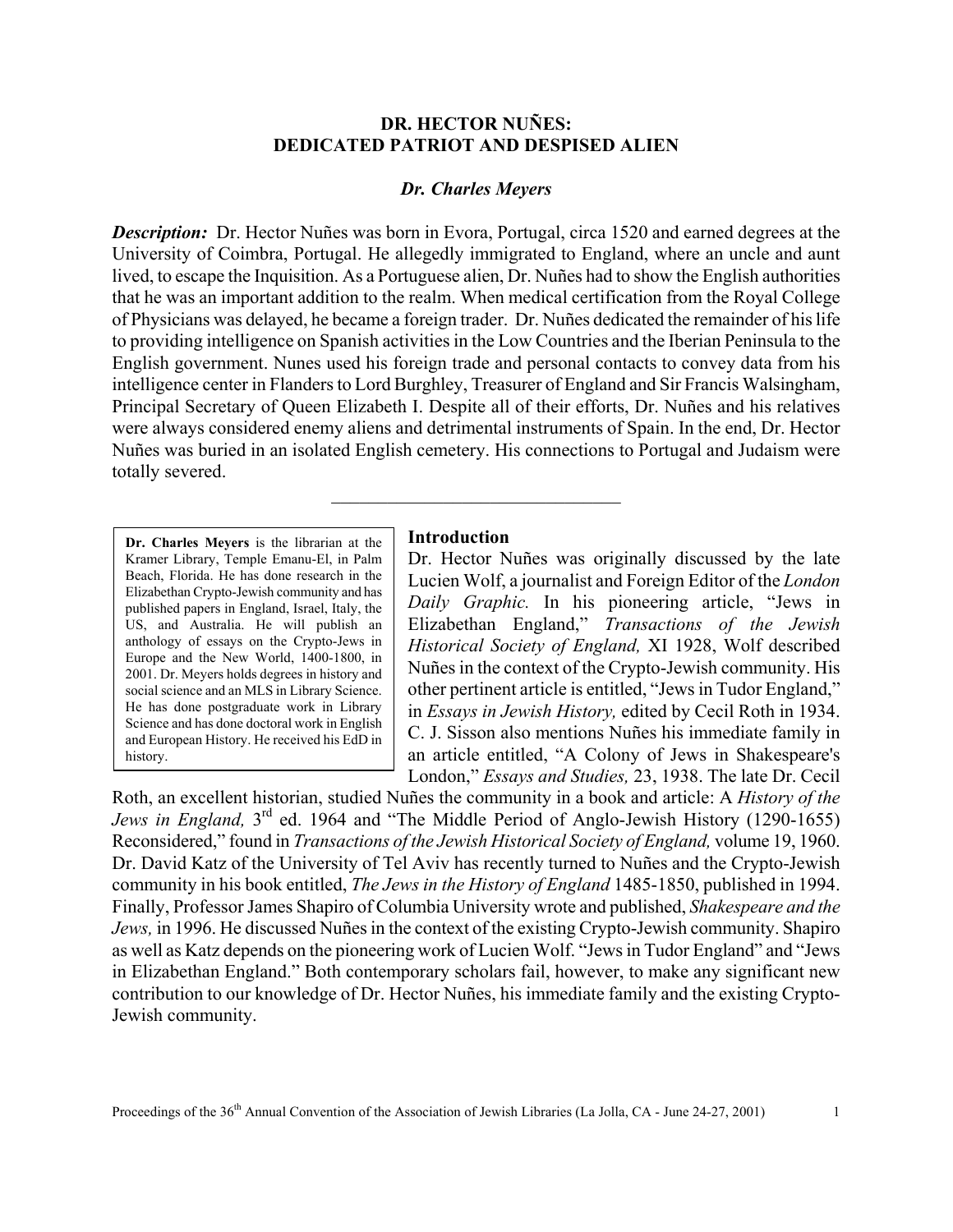This chapter is a product of over twenty-five years of personal research in the archives of the Public Record Office in London. I have examined the surviving fragmented folios of commercial court case records in Admiralty, Chancery, and Requests, 1560-1600. In addition, I have worked at the British Museum. I have not depended upon the late Lucien Wolf for the basis of this paper, although I have used names cited in his pioneering work to begin searching in the existing court records in 1970. My approach has been and continues to be commercial in nature.

Therefore, I have been interested in obtaining additional information concerning Dr. Hector Nuñes commercial colleagues in England, Antwerp, the Low Countries (especially Antwerp) and the Iberian Peninsula. Based on the records of ongoing lawsuits in English courts of law, I have only begun to gain insight into Nuñes' extensive commercial operations. Yet I have been limited and will continue to be restricted in my quest due to the fragmentary and incomplete data of the surviving court case documents. I strongly feel that the city of Antwerp during the period 1560-1600 must remain a strong focus of research efforts in terms of commerce, intelligence, and religion. According to Lucien Wolf, Antwerp had a secret synagogue. I have already located Wolf's notes that indicate Mrs. Elinor Nuñes' contribution to the synagogue in 1594.<sup>1</sup> Since my primary interest remains focused on the Crypto-Jewish merchant community which had direct commercial contact with Dr. Hector Nuñes I have been able to identify three merchants with close ties to Nuñes Simon (Simao) Swero (Soiero, Suero), Salvador Nunez, and Luis Fernandes. Official records indicate that the ties existed at least until 1594. Luis Fernandes and Mrs. Nuñes were involved in the Antwerp secret synagogue in 1590. The other primary Antwerp merchant linked to Dr. Nuñes was Alvaro Mendez, who immigrated to Constantinople by 1585. There he shed his New Christian identity and proclaimed himself a Jew, officially known as Solomon ibn Jaish (Yaish, Jaesh), the Duke of Mytelene. In English records of the period, he was identified as Solomon Abenaes, Don Aluaro Mendes, or Solomon Mendas, according to dispatches sent to Elizabeth I by Edward Barton, her ambassador to the Ottoman Empire, in 1588.

This essay provides a summary of all of Nuñes diverse activities during his residence in England, begun in approximately 1546/7 and ended with his death in September of 1591. These include the intelligence conveyance pertaining to Spain and Portugal; his work as peace mediator for Sir Francis Walsingham between 1585 and 1587; the economic intelligence for Lord Burghley and Queen Elizabeth I in 1587; and the medical aid for Lord and Lady Burghley, Sir John Perrott, Lord Deputy for Ireland, and Dr. Thomas Wilson of the Privy Council. All of these efforts by Nuñes and his immediate family, proved meaningless in the eyes of the commercial and political establishment in England. Dr. Hector Nuñes efforts could not and did not remove the stigma of his Portuguese origin and ensuing alien status as a Jew in English eyes. In 1590, a year before his death, in the High Court of Admiralty, Dr. Nuñes his brother-in-law, Peter Freire, were verbally abused by the English establishment, symbolized by Lord Admiral Howard. Both men were considered "enemy aliens" in a hostile land. Proof of these feelings can be readily ascertained in the suit's fragmented surviving records, which I have thoroughly perused.

Dr. Hector Nuñes Peter Freire filed a lawsuit in Admiralty in 1590, seeking to recover Brazilian hides seized from Our *Lady of Good Voyage* by the *Sea Dragon* of London. In the course of the trial, they were called "notorious instruments, enemies and subjects of Spain etc." The accusations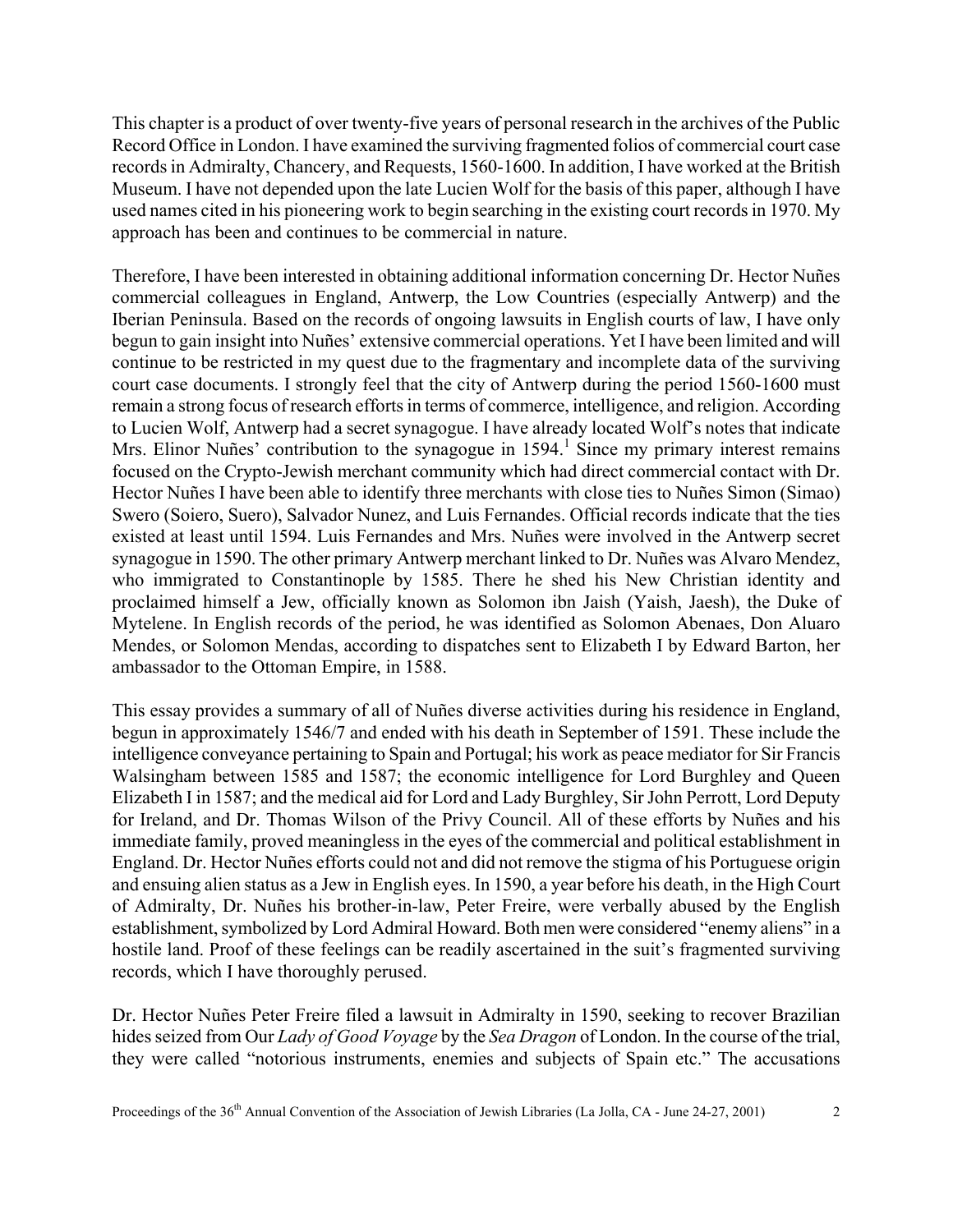literally accused both men of deliberately seeking the downfall of England and her reigning monarch, Elizabeth I.

Despite these words and actions by the defendants' legal counsel and Lord Admiral Howard, Nuñes ever the patriot and misguided soul, set out to send Lord Burghley a tactical and military plan to invade and seize Portugal for the Pretender, Don Antonio. The extensive plan was devised by Dr. Nuñes from his deathbed on 4 September 1591, just days before his demise. Every ounce of his remaining energy went into this detailed plan involving Portuguese, English, and French troops. Once Don Antonio was placed on the Portuguese throne, he would be in eternal debt to England. This would immediately translate into commercial dominance by England in Portugal.

Dr. Hector Nuñes' last minute heroics on behalf of England and Don Antonio proved futile. His widow and executrix, Leonor (Elinor) Nuñes was allowed to dangle in the wind during a lengthy Chancery lawsuit against her late husband's estate from 1591 to 1599. Mrs. Mary May, widow and executrix of a prominent London merchant, Richard May, brought suit against Mrs. Nuñes for money allegedly owed as a result of an ill-fated voyage of the *Red Lion of London* in December of 1586 to Lisbon. Portuguese authorities seized the cargo, vessel, and mariners. Although the vessel and mariners were released with Portuguese trade goods through the intervention of Bernal Luis, Nuñes' brother-in-law, Mrs. May claimed that her late husband never received adequate compensation for his large investment in the voyage. Mrs. Nuñes was alone and financially destitute. Furthermore, she did not understand English common law nor know the language. Surviving English records do not indicate whether Lord Burghley, Nuñes' patron, ever came to her aid in any manner, shape, or form. Sadly, this is the same outcome suffered by many Jews who placed their fate and fortunes in the hands of Christians throughout the centuries.

# **Biography**

Dr. Hector Nuñes was born in Evora, Portugal in approximately 1520. There is no surviving information on his parents or siblings. He was admitted to the University of Coimbra as a Catholic in 1536. Nuñes received his B.A. degree in 1540. Also, he gained a B.A. degree in medicine from the same University on 7 July  $1543.<sup>2</sup>$  However, his name did not appear in any English records until 1546/7. The only explanation can be found in official Portuguese records Livro 25, Chancelaria D. Joao III, provides the researcher with data concerning a man named "Heitor Nuñes." He was appointed clerk of the orphan's home in Grandola in  $1545$ .<sup>3</sup> However, Heitor Nuñes was a common name in sixteenth century Portugal. Documentary evidence cannot confirm whether the same man graduated from Coimbra and took a position in Grandola. Therefore, we must turn to official English records to establish his residence after he left the University in 1543.

Dr. Hector Nuñes name surfaced in an Admiralty suit in 1576, when he sought compensation for goods seized in Portugal and Spain in 1568. Lord Admiral Clinton supported his suit by sending a letter to all of the Queen's officials seeking their immediate aid. Clinton explained, "Nuñes has been domiciled in England for over thirty years with his wife, family, and all his goods."4

Once Dr. Hector Nuñes arrived in London, he applied to the Royal College of Physicians for certification. Approval was not immediately granted. He did receive certification by 1554. In 1562-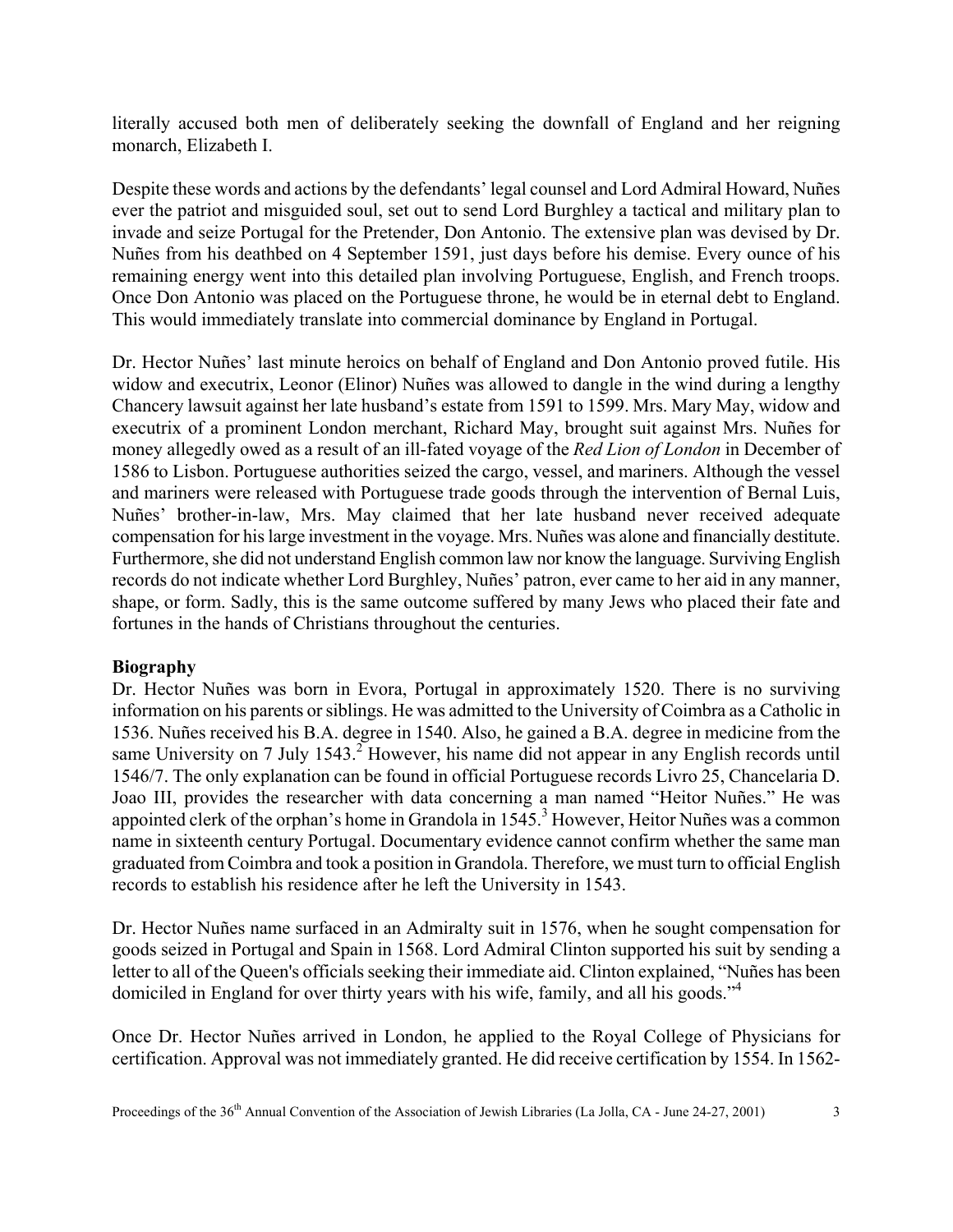1563, he was elected Censor for the College.<sup>5</sup> In addition, Nuñes maintained a secret clinic in his home on Marke Lane in London.<sup>6</sup>

The certification problems that Nuñes initially encountered caused him to devote much of his life to foreign trade for financial reasons. Aliens from Catholic lands, especially the Peninsula, had a simple option: work and contribute to the realm or leave. Nuñes chose to utilize his language skills in Portuguese and Spanish, as well as commercial connections in the Peninsula, to carry on extensive trade there. His brothers-in-law, Petere Freire in Lisbon, and Bernal Luis in Madrid, aided him beginning in 1569 if not sooner.<sup>7</sup> Cargoes were sent to and from London either in the names of Nuñes or his brothers-in-laws. This enabled the family to soften the full impact of the English and Spanish embargoes that raged between both countries during the course of his residence in England.

The extended Nuñes family consisted of the good doctor, his wife Leonor Freire, whom he married in 1569 in London, his brothers-in-law, Peter Freire of Lisbon, Bernal Luis of Madrid, and Alvaro Lima in London. In addition, his kinsmen were Geronimo Pardo based in Lisbon; Francisco Tapia, Fernando Alvares, Junior and Senior of London. In particular, Luis, Freire, and Pardo were heavily involved in providing Lord Burghley, the Treasurer of England, and Sir Francis Walsingham, Principal Secretary of the Queen and head of her intelligence services in Europe, with military intelligence concerning Spanish activities in the Low Countries and Portugal, after their annexation in 1580. In addition, Nuñes and Pardo were directly involved in Walsingham's ill-fated peace negotiations between 1585 and 1587 with Antonio Castillo, former Portuguese ambassador to England and currently a high official in the Spanish government.

All of the intelligence gathered and conveyed to Nuñes in London between 1570 and 1591, concerning the Low Countries, Don Antonio and Portugal, and Spain, arrived in a merchant cipher. The messages came from the Peninsula and Flanders, where Nuñes maintained an intelligence center. It is apparent from perusal of fragmented suit data in the courts of Admiralty and Chancery, that their commercial activities were primarily intended to convey necessary and useful intelligence to Burghley and Walsingham during this period of time. Commercial trade in the Peninsula, Barbary, India and the Indies, was of secondary importance to his real objective, intelligence conveyance. Furthermore, Dr. Nuñes' economic contributions to the London commercial establishment in 1569 and 1586, $8$  many of whom traded extensively in the Peninsula, were in conjunction with the transmission of vital intelligence to England. Finally, medical treatment given to Lord Burghley for his acute gout condition,  $\overline{9}$  and for the severe stomach condition of Sir John Perrott, Lord Deputy for Ireland,<sup>10</sup> were of secondary importance. Dr. Nuñes' medical services were utilized to maintain his political and economic presence in England. As a Portuguese alien and >alleged enemy' of England, he had no choice.

Choices did not exist for the family in Iberia either. The family's commercial activities in the Peninsula also meant their subjugation to the Catholic King. Their continued trade there depended upon the good will of Spain. On at least two occasions, 1570 and 1582, Dr. Hector Nuñes was forced to do the bidding of Spain's ambassadors to England, Gureau Spes and Bernardino Mendoza. On I April 1582, Mendoza wrote to Philip II of Spain, informing him that he had used the services of Dr.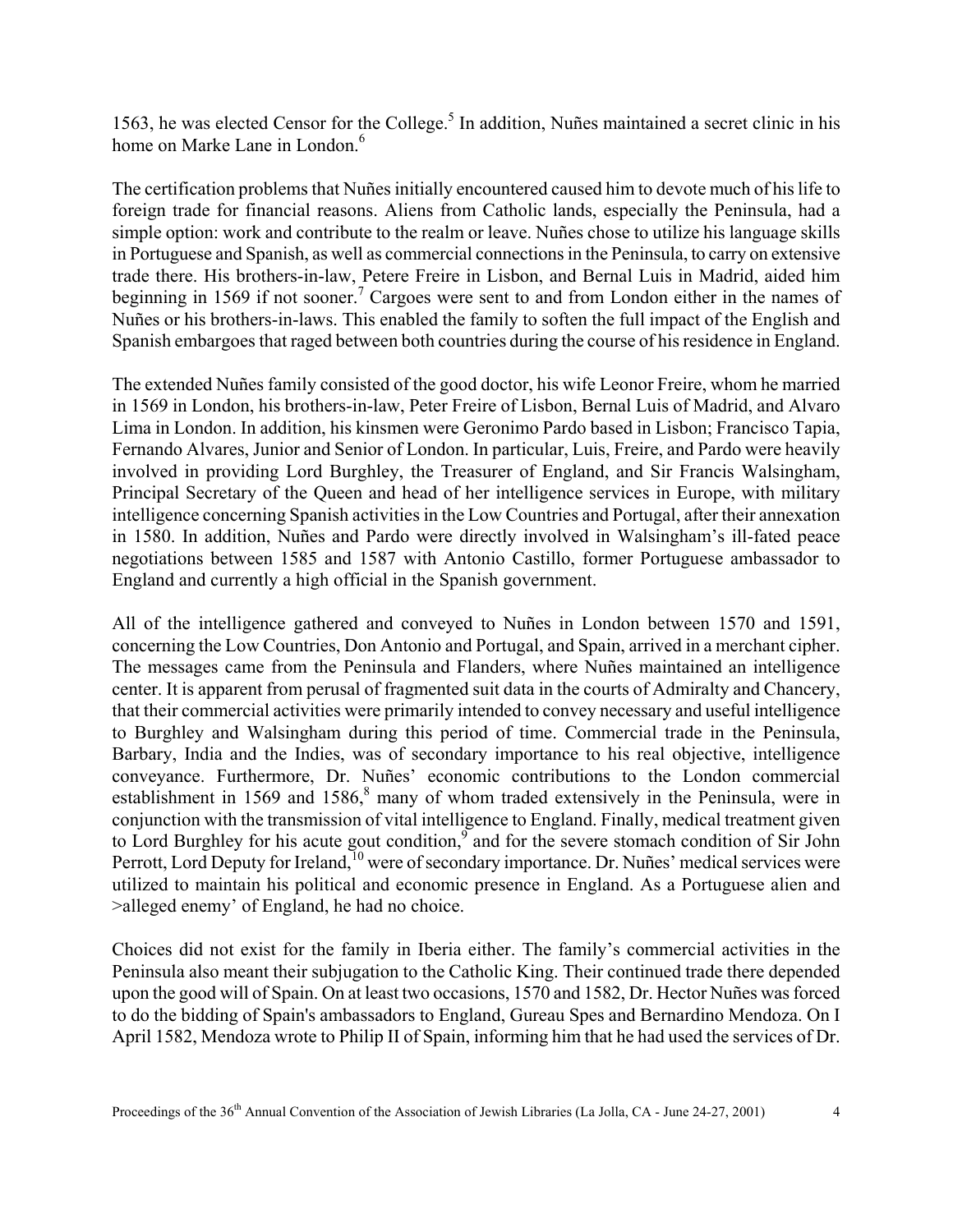Hector Nuñes to free Antonio Fogazy, a Portuguese subject and alleged Spanish spy, from the Tower of London.11 Fogazy had been sent there for excessive debts owed to London merchants.

Dr. Nuñes treated Fogazy in the Tower, persuaded the English authorities to release him due to his age and infirmities, and promised that the debts would be repaid. He arranged for Fogazy's departure from England on the first available vessel once his health improved. All of these efforts were undertaken without English knowledge of Spain's interest and participation. Nuñes was given implicit instructions that Spain's role in the matter must not be revealed. Spanish officials feared that England would exact payment for their aid in the matter.

Dr. Hector Nuñes' communications with and aid towards Spain did not end in 1582. In 1586, he wrote a series of letters to Philip II of Spain. Nuñes conveyed reports from Captain Antonio Verrio, Governor of New Granada.<sup>12</sup> His correspondence can be viewed on two different levels. First, he demonstrated his loyalty to Spain by transmitting vital reports. However, in the second instance, it can be argued that Nuñes had to perform such services in order to maintain a commercial presence in the Peninsula. Evidence supporting this contention can be seen in the aid he provided Guerau Spes, the Spanish ambassador to England in 1570. Spes had problems sending reports and correspondence to Philip H. In a letter dated 13 February 1570, he told the king.

I have given your Majesty in previous letters full information of events here, but I have received no letters from Flanders for some time and the couriers have not returned. I have been uncertain as to whether my letters had been received there. I have with your Majesty's permission, given license for some merchandise belonging to Dr. Nuñes a Portuguese resident here, to be conveyed to Biscay, so that this dispatch with duplicates of former letters may be freely left in one of the ports there, and your Majesty may thus have news.<sup>13</sup>

Dr. Hector Nuñes had to accept Guerau Spes' order in 1570. Nuñes used the vehicle of commercial trade to transport intelligence in merchant cipher to Lord Burghley and Sir Francis Walsingham, between 1570 and 1591. The Nuñes family were concerned with Spanish activities in the Low Countries and Portugal.

Dr. Nuñes' conveyance of intelligence data to Lord Burghley and Walsingham. was quite extensive. Several examples of his efforts illustrate this contention. For example, on 25 September 1578, Nuñes wrote to Lord Burghley, conveying information that he had received from Lisbon dated 24 August 1578. The letter concerned the disastrous defeat suffered by King Sebastian of Portugal and his army at the hands of the Moors at the river Morbey in Morocco. Nuñes told Burghley that Don Henry, grand-uncle of Sebastian and a cardinal, a man of eighty, would be sworn in as king. Within two years, Spain had annexed Portugal.<sup>14</sup> Second, on 5 August 1582, Nuñes wrote to Burghley concerning reports that he had received from Lisbon. On 19 July 1582, the "Spanish fleet left the islands. The fleet consisted of 30 great ships, 20 caravelles, and 10 great barges. The fleet planned to meet 40 more ships already enroute from St. Lucas (possibly Saint Lucia in the East West Indies). Ten thousand men would be on board the combined fleet."15 Nuñes' letter did not mention the fleet's destination. Third, on 12 August 1582, Nuñes sent Burghley intelligence concerning Don Antonio, the Pretender to the Portuguese throne, which he had received from Portugal. In addition, he discounted the "presence of Don Antonio in Viana, Portugal since the country was very quiet."<sup>16</sup>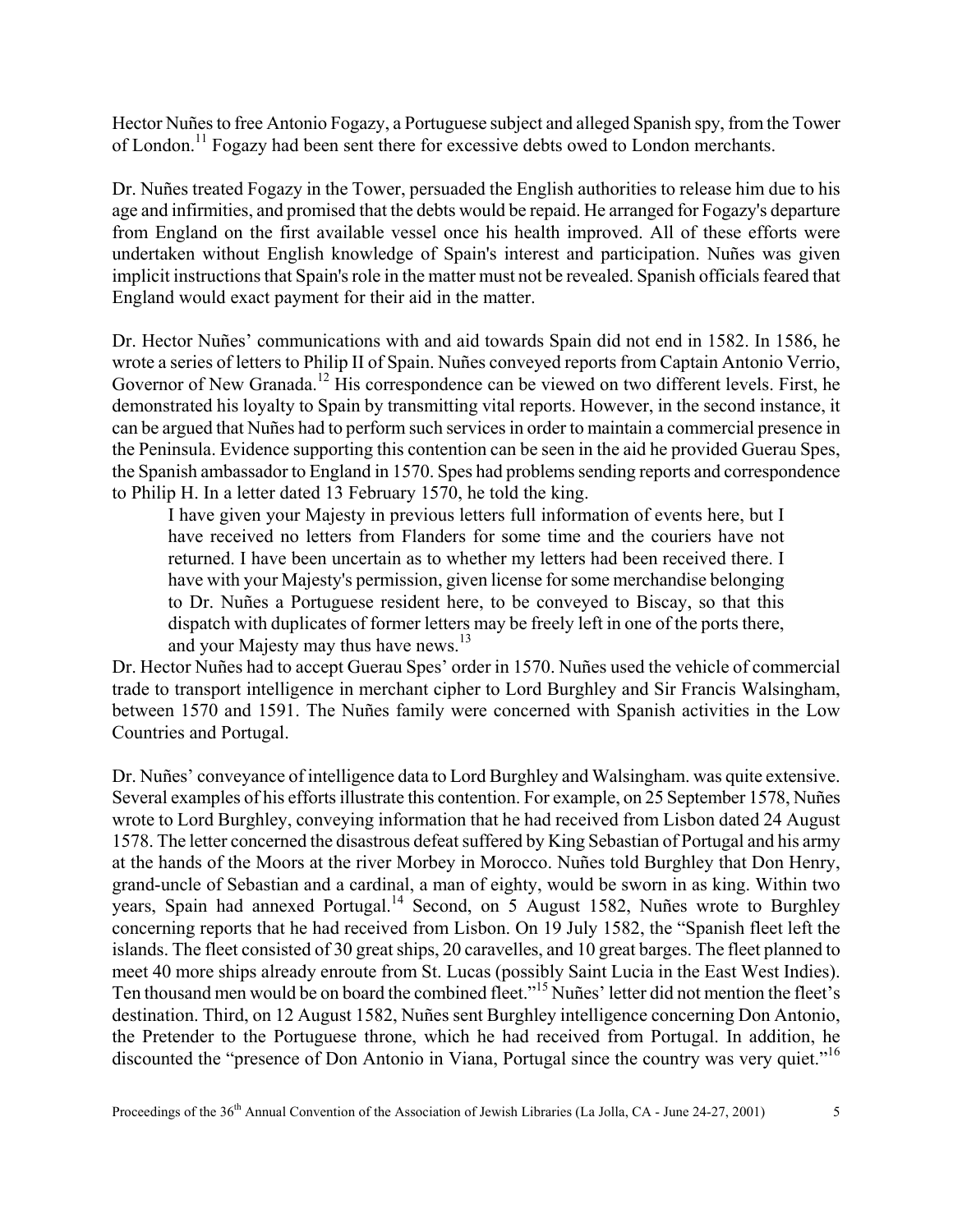Fourth, on October 14, 1582, Dr. Nuñes sent information to Sir Francis Walsingham concerning Don Antonio. This letter was based on correspondence from Flanders. A friend had received news from the island of Terceira on the Azores. The letter declared "Don Antonio's 5,000 man army was too strong for the Spanish that winter."<sup>17</sup> His correspondence did not indicate the location of Don Antonio's army. Finally, the depth of the family's involvement gathering and conveying intelligence data for the English government is revealed in a letter sent by Francisco Valverde and Pedro Santa Cruz, prisoners of war in England, to Bernardino Mendoza on 27 February 1588. Mendoza was the Spanish ambassador to France.

Santa Cruz and Valverde told Mendoza that Geronimo Pardo, a Nuñes kinsman, in Lisbon, and Bernaldo Luis, his brother-in-law, in Madrid, "carefully report anything that happens at Madrid and Lisbon, and transmit their news by ships to Dr. Hector Nuñes in London." Specifically, they accused Pardo of arriving in London in June of 1587 with salt but also "two packets of letters in cipher which gave a full account of warlike preparations in Spain. Pardo translated them and brought them to Walsingham and within two months was on his way back to Lisbon."<sup>18</sup>

Both men also declared that since June of 1587, Pardo has

Sent three more ships... the third from Algarves, with wax and figs in barrels, many of the barrels also containing bags of money. By this latter ship fall accounts were sent of the ships, men, and stores for the Armada in Lisbon. The despatches were delivered to Dr. Hector whilst he was at dinner to which he been invited. He rose in great haste, and went directly to Secretary Walsingham's house..<sup>19</sup>

Dr. Hector Nuñes' receipt of intelligence from his brothers-in-law, Peter Freire, and kinsman, Geronimo Pardo, did not cease with Santa Cruz's letter to Mendoza on 27 February 1598. Close Spanish supervision of Freire in Lisbon followed and he was not allowed to leave the city at all. Furthermore, despite Santa Cruz's sworn deposition before Magistrate Valladares Sarmiento in Lisbon on 4 July 1588,<sup>20</sup> Freire's continued intelligence efforts were not deterred. He contacted Thomas Meade, a mariner from Devon, at that moment in Lisbon.

On 15 December 1591, Thomas Meade declared that his vessel, the *Revenge* was seized by Spanish authorities. He was taken to Lisbon, where he met Peter Freire, Nuñes' brotheri-n-law there. Freire asked Meade to convey to London and Nuñes information concerning the government's assessment requiring him to pay "LIX to the preparation of a new fleet." Furthermore, Freire told Meade to tell Nuñes to "give knowledge thai-ireland and Milford Haven should be well guarded." Freire gave him three ducats to "bear his charges."21 The intelligence sent by Freire was absolutely vital to England since Ireland remained the constant focus of Spanish activities. In addition, Milford Haven was a town and seaport in southwest Wales. The future Henry VII had landed there from France in 1485 with a victorious army.

Dr. Hector Nuñes concern for his adopted country did not only relate to intelligence gathering and transmission to Burghley and Walsingham. Economic intelligence, peace mediation, and military planning also took up much of his daily energies.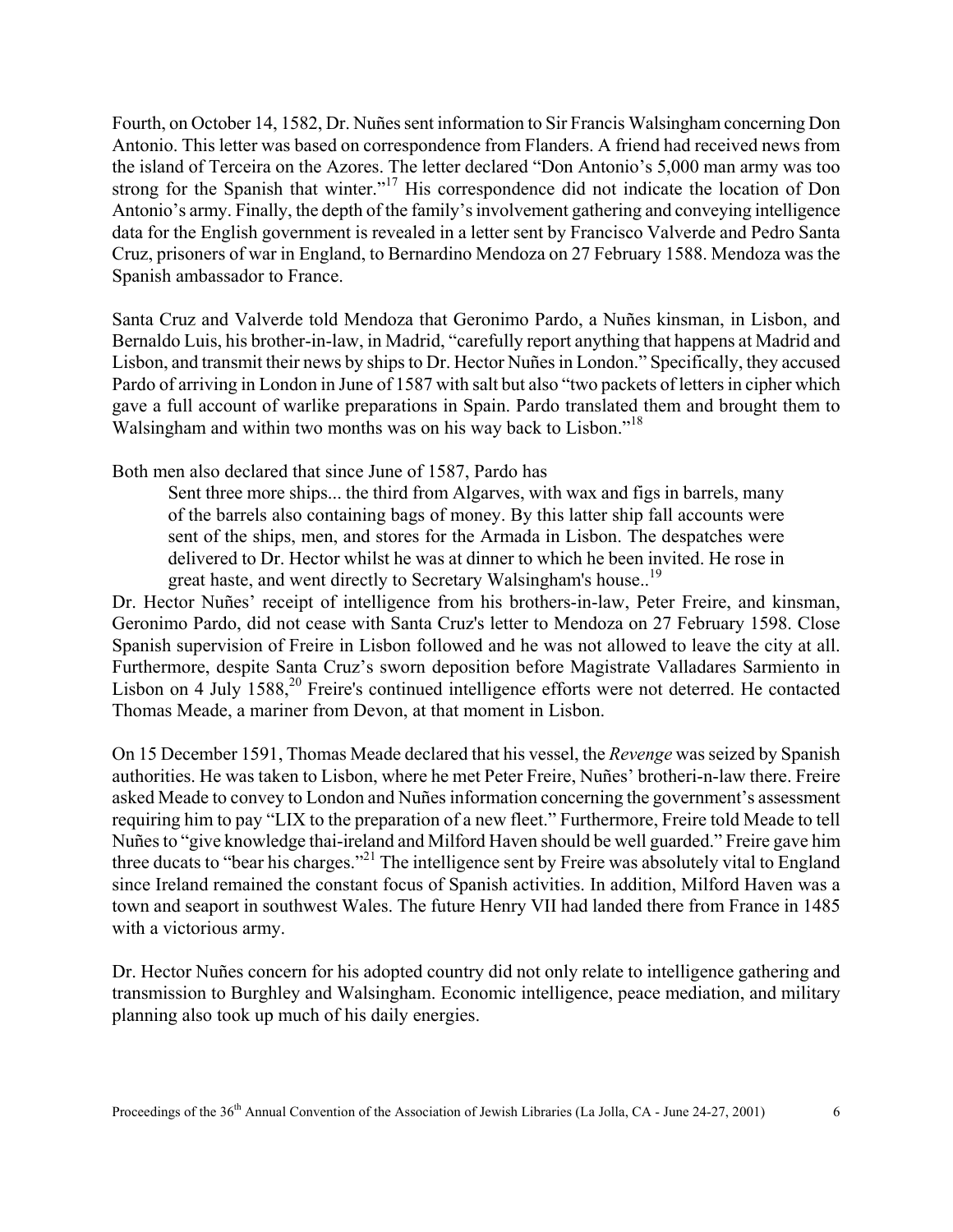Thus on 15 October 1587, Dr. Hector Nuñes sent Lord Burghley commercial news from the Indies and Antwerp. He told Burghley that the

Quantity of spice are so lyte and there lokes for noe more shipped this year (because commonly the shippes come out of that country in July and August) pepper, cloves and mace are risen in price more than it was before by 25 of the hundreth and by that reason pepper is risen in Antwerp from lower. The price in Antwerp has risen from 4 shillings and ten pence to 5 shillings and 7 pence.

Furthermore, Nuñes declared that at "Hambro [Hamburg], peper has risen from 40 pence sterling to 4 shillings." He concluded with advice for the Queen: "Theirfor, I believe that if her Majestie keeps the same prices in her handle, it will come to a great reckinge but I will leave it to your Lordship's  $discretion$ <sup>",22</sup>

Economic advice to the Queen, intelligence gathering and conveyance, and concern for his commercial endeavors, could have consumed all of his available energies. However, in 1585, Sir Francis Walsingham. called upon Dr. Hector Nuñes for an additional task. Despite being a strong Puritan with an intense dislike of Spain, he sought Nuñes' aid to ascertain Spain's conditions for peace in the Low Countries, and especially, the local population's right to freedom of religion**.**  Lucien Wolf states that the Queen had ordered him to make contact with Spain.23 However, I cannot concur with that opinion. It is more likely that Walsingham was competing with at least four other projects to make peace with Philip II in the Low Countries. Walsingham knew that if he wanted to maintain his position and a modicum of influence with Queen Elizabeth I, he had to be seen to be making some cursory effort.

Sir Francis Walsingham requested that Dr. Nuñes write to Antonio Castillo in 1585. It is highly likely that Walsingham knew Castillo when the latter was Portuguese ambassador to England. Furthermore, it be assumed that he knew of Nuñes ongoing friendship with Castillo, despite his new position in Spain. Castillo would become his access to the court of Philip II of Spain.

Letters to and from Castillo to Dr. Nuñes and Sir Francis Walsingham between 1585 and 1587, were carried by a Nuñes kinsman, Geronimo Pardo. The ongoing correspondence provides insight into their personalities and possibly, their ambitions too. In a 23 March 1586 letter to Walsingham, Nuñes declared that he had sent a letter to Castillo emphasizing that Elizabeth I did not seek to "possess the Low Coutries for her use but only for her security of her estate." Furthermore Nuñes conveyed a request from Castillo who suggested that "if he had a letter from Walsingham declaring her Majesty to be inclined to peace, he would bring the agreement about to the satisfaction of both sides." Also, if "peace were concluded, it would be firm and sure." Finally, at the urging of Geronimo Pardo, no longer a messenger but now an interested participant in the ongoing peace process, Castillo gave a letter to Nuñes and Walsingham "charging him to learn whether these matters should be dealt with by ambassadors or by commissioners, to meet at any port in France. As soon as Pardo had the answer, he should freight an English ship and come himself and guaranteed him a safe conduct."<sup>24</sup>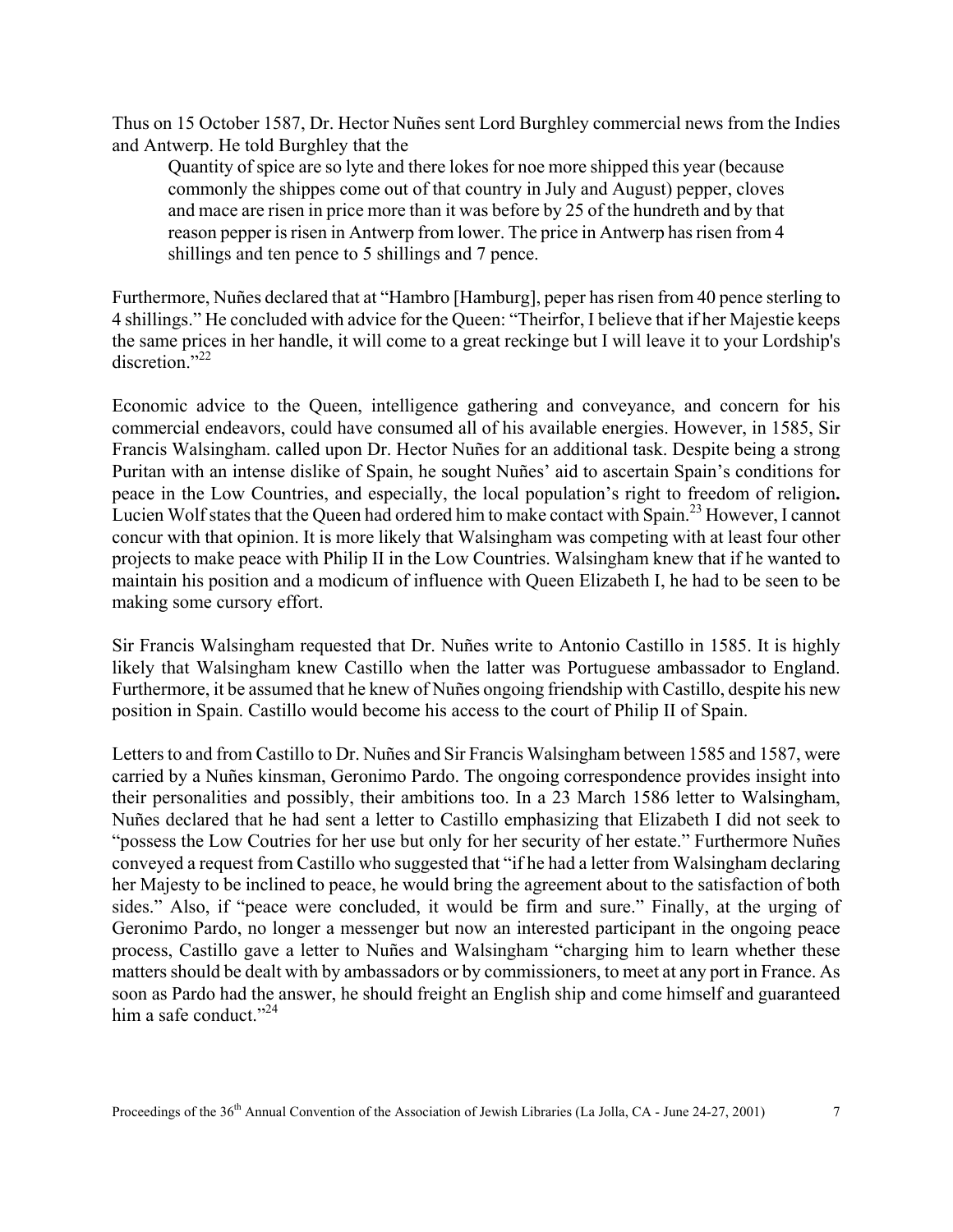On 30 September 1586, Dr. Hector Nuñes wrote a letter to Sir Francis Walsingham concerning obstacles in the peace process. Nuñes told Walsingham that the Articles of Toleration in Religion for the Low Countries, forwarded to Castillo, had not been sent to Philip II. Castillo confided to Nuñes that he "darse not shewe the Artikles that I sente him, because it mighte have bine the occasion of a newe warr." He requested that, "Yor honner should write unto the said Castillo that her Majestie woulld be glade to speak with hime heare privilie and that shall crave leave of the kinge for it." However, Nuñes emphasized that "Castillo could only come to England in the King's name." Dr. Nuñes indicated that "Castillo could only come to England in the King's name." Dr. Nuñes urged Castillo's immediate arrival in England because there was a "great preparation of men and ships in Lisbon. The destination of these ships is not yet apparent."<sup>25</sup>

Antonio Castillo's self-possessed importance in the peace negotiations was easily matched by Dr. Hector Nuñes in a memorial on the Low Countries dated 1586. Nuñes declared that the "Queen had no desire to make herself protector of the Low Countries. The King should yield in the matter of freedom of religion." Otherwise, "there was no hope that a treaty would take place." Furthermore, he stated that the "Queen daily received word that Don Bernardino does give assurance to the ill-fated subjects of this realm that the mind of the king, his mates and the sect of all Catholic Princes is to deprive her Majesty of this crown and set up a Scottish Queen." In addition, Nuñes wrote that the "subjects of this realm kept themselves strong by possession of Holland and Zealand. They desire the Queen to become proprietor of these countries maintenance whereof do they offer large contributions." Dr. Nuñes, concluded by stating that "Antonio Castillo be implored here about this course."26 Was Nuñes quoting the opinions of his patron, Sir Francis Walsingham, or more likely, attempting to formulate foreign policy without the Queen's prior consent and knowledge?

An immediate answer to the question can be found in letter addressed to Antonio Castillo dated 1586/7. The document is entitled "The heads of a letter to be written by Mr. D. Hector to D. Antonio Castillo." Dr. Nuñes emphasizes that Elizabeth I wanted an "honourable peace between England and Spain." However, England's "discovery of the Babington Plot which threatened the life of Queen Elizabeth I, had caused great concern." Furthermore, English investigators had "determined that the Spanish ambassador to France, Don Bernardino Mendoza knew of the plot." Nuñes asked at this point, "Could she trust Philip II after the plot's discovery?"<sup>27</sup>

The intermittent peace negotiations between Antonio Castillo and Sir Francis Walsingham, concerning the future of the Low Countries, did not lead to any settlement between England and Spain. It is quite questionable therefore if any of the participants had a real desire to see their efforts reach fruition. Castillo sought to enhance his position in the Spanish government at all costs. He was still considered an outsider of questionable loyalty due to his heritage and previous service to Portugal. Walsingham had made a meaningful effort in the eyes of Elizabeth I. However, as a strong Puritan with an intense hatred of Spain, his heart and soul had probably never been fully committed to the venture in the first place. Dr. Hector Nuñes participation in the peace negotiations and' correspondence were more complex. He sought to please Walsingham and retain his patronage and support. Nuñes knew that English officials included Burghley and Walsingham, viewed him as a Portuguese alien and subject of Spain. On the other hand, Nuñes had to maintain his continued commercial presence in the Peninsula. Therefore, his correspondence with Castillo, an important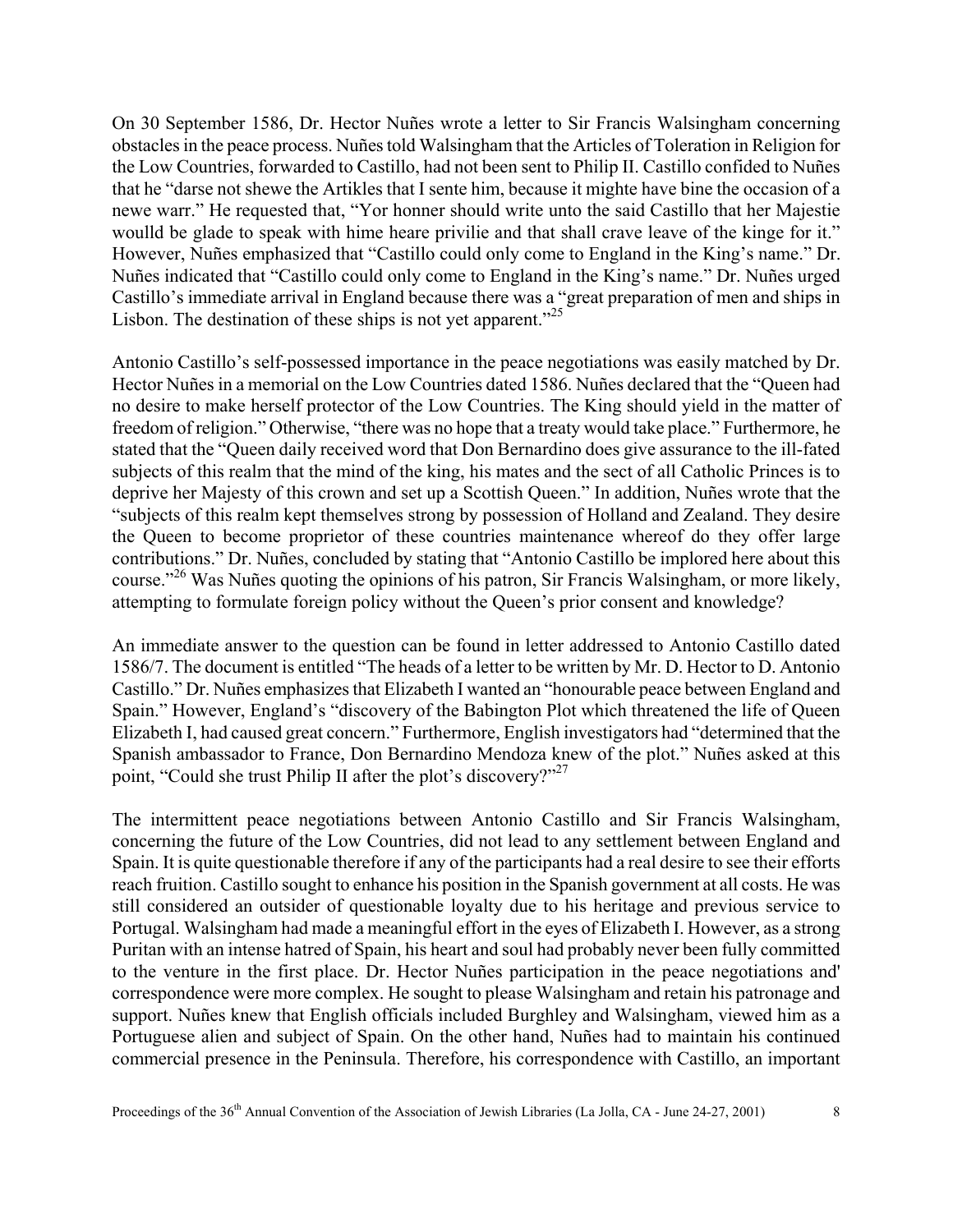member of the Spanish government, would aid his objectives there. Dr. Nuñes was perched on a political tightrope with no end in sight.

The lengthy correspondence between Antonio Castillo and Dr. Hector Nuñes1585-1587, underlined his intense dislike of Philip II and Spain. Also, Nuñes dedication to the realm and Elizabeth I is clearly confirmed. However, his dislike did not cause him to advocate physical force at that moment. His attitude changed shortly before he died on 10 September 1591.

## **The Final Letter**

Sick and near death in his home, on Marke Lane in London, Dr. Hector Nuñes wrote a final letter to Lord Burghley dated 4 September 1591. The letter was entitled, "The means by which to take Portugal, the ease of the undertaking and the necessity." Nuñes put forward a military and tactical plan to re-take Portugal for the Pretender, Don Antonio, with French, English, and Portuguese troops.28 Dr. Hector Nuñes proceeded to tell Burghley that

Her Majesty, in order not to waste time can order that her forces recently landed in France ... re-embark at Dieppe for Britain, or pretend to do so allegedly to be used with the others already there this winter. The king of France will do the same, sending some 2000 Frenchmen there, and on this pretext, all the men destined for this undertaking that can be assembled. And being thus 6000 English, 2000 French, 200 horses and 4 artillery, they will set sail directly for Portugal, King Don Antonio and his son having joined their company. And in order to even further disguise this undertaking, a rumour can be spread about some private voyage to the West Indies, Tercera [Terceira, an island in the central Azores] or Peru and Brazil.<sup>29</sup>

In the succeeding paragraphs of the letter, Nuñes proceeds to spell out in specific terms, their tactical and military advantages. First, Nuñes states that "King Philip will be completely unawares in this season of the year, and in view of the large rivers that separate Portugal and Castile, it will be easy for Don Antonio to re-take his kingdom, for which he will be henceforth and always be obliged to the Queen and all Christianity." He concludes: "Because his subjects are as attached to him as ever, and the English so liked for their recent good-nature and kindness, it will be easy to defeat the few SpanishCwho are there stationed for King Philip and to revenge their tyranny."<sup>30</sup>

Dr. Nuñes outlines the landing of the troops in Portugal in the following paragraph: "When the aforementioned 8000 land with the king's son, 3000 of them taking two pieces of artillery and 50 horses, in the province of Entredourimino between Viana [northwest Portugal] and Villa de Condo or at Matosines near Puerto di portgallo, the rumour will be exaggerated and it will be believed that there are at least 20,000, and there will be so many gentlemen and men ready to run their last risk that on this side they will not find anyone to stop them all the way to Lisbon." The King with the rest of the 5000 men, 150 horses, and two pieces of artillery will land between St. Johan and ... without anyone being able to oppose him and from there will go directly to Lisbon, where there are garrisoned only 500 Spanish as opposed to an infinity of men very attached to King Don Antonio and associated in commerce with the English, Flemish, and French, "an infinity of men very attached to King Don Antonio and associated in commerce with the English, Flemish, and French, with whom they cannot have business dealings except on the return of Don Antonio to the throne, all three nations being formal enemies of King Philip."31 Perhaps, Nuñes' words could be viewed as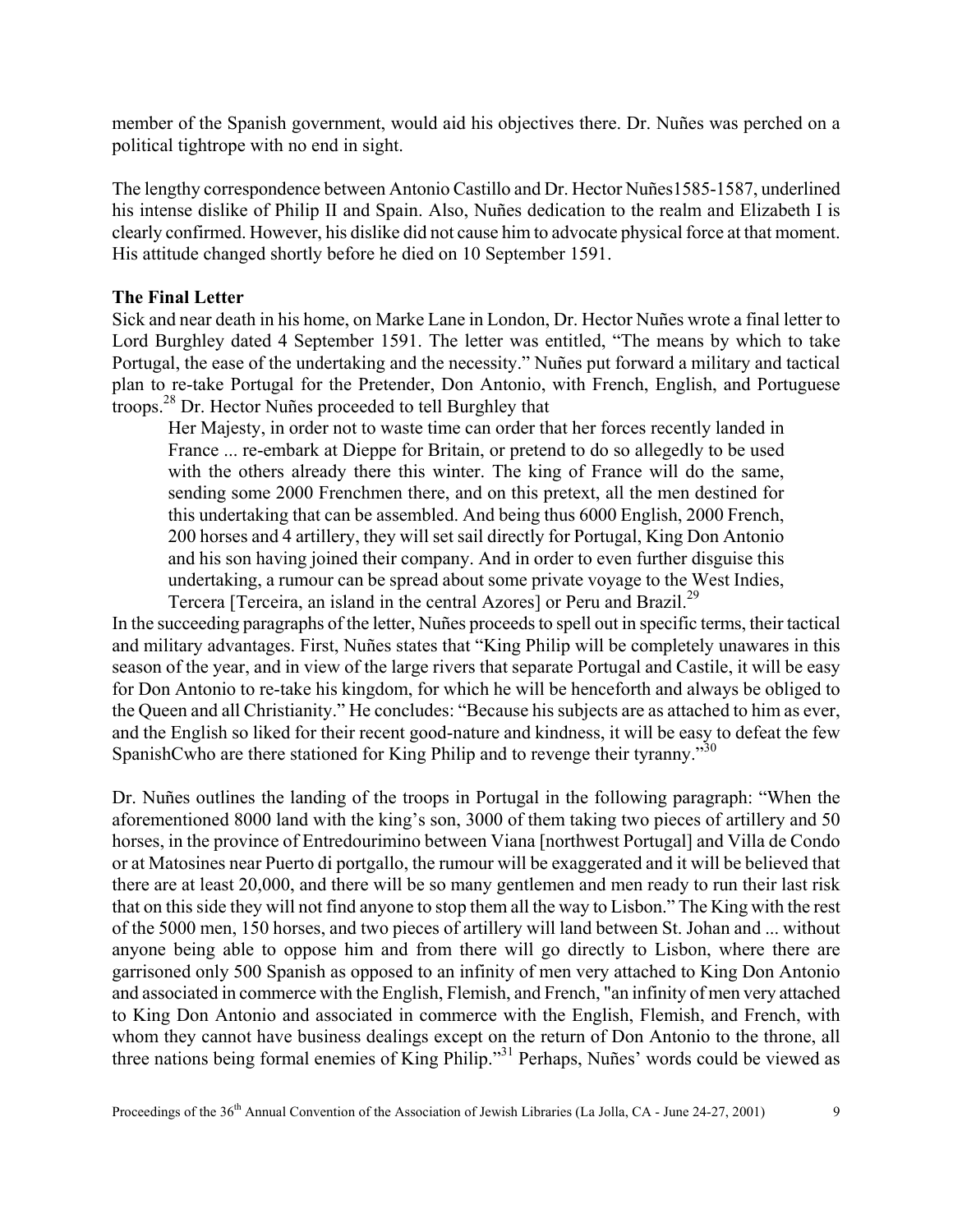economic blackmail. However, it is my contention that as a patriot dedicated to the commercial and political preservation of England, Nuñes' spoke with vision and foresight. He did so despite the last actions of Lord Admiral Howard in 1590.

Dr. Hector Nuñes' cargo of Brazilian hides was on board *Our Lady of Good Voyage.* The vessel was seized by the *Sea Dragon* with Letters of Marque from Lord Admiral Howard. These letters gave George Bassett and William Holliday permission to recoup their Spanish losses by seizing a vessel from that country.

Nuñes brought suit in the Court of Admiralty against the owners of the *Sea Dragon,* Bassett and Holiday, a former commercial colleague.<sup>32</sup> He sought the return of the Brazilian hides to his brotherin-law, Peter Freire of Lisbon and other foreign merchants. Nuñes' legal counsel "petitioned that the arrest of the goods should be relaxed since they belonged to a denizen of this kingdom." However, the defendants' counsel argued that "Peter Freira is of Spain or Lisbon outside the privileges of the Queen of England." Furthermore, he stated that Nuñes was not a subject of the Queen of England but under the rule of the king of Spain. Therefore, previously, the goods had been arrested."<sup>33</sup>

The defendants were aided by the direct intervention of Lord Admiral Howard on 8 December 1590. Howard sent the Admiralty judge, Dr. Julius Caesar, a warrant from the royal court at Richmond. He declared: "Dr. Hector . . . as I am informed hathe commenced certain actiones against the Sea Dragon on behalfe of one Frierie a Portingall . . . the same Friere is known to be a subject to the Kinge of Spaine and a notorious instrument against her Majestie." He ordered Dr. Caesar to "dismiss all these said actiones soe entered in his name or behalf and suffer the owneres of these said goodes anie more hinderance."<sup>34</sup>

Lord Admiral Howard had the authority to intervene and control the actions of the Court of Admiralty, based on letters patent appointing him to the office from the Queen. Kenneth R. Andrews in his book, *Elizabethan Privateering,*35 described the ongoing problems that Dr. Caesar was confronted with due to Howard's proclivity for interference and personal gain.

Doctor Julius Caesar said that the "Lord Admiral frequently took action without reference to the court's own orders." He alleged that Howard granted private warrants or letters "not warranted by the law." The people "do become careless of the Judge and of the Lord Admiral, and use these private warrants as they list. All of which hath bred so general contempt in this land as the like have not been informer times of peace."<sup>36</sup> However, Dr. Caesar forgot that the very nature of the office was political in concept. He himself had been appointed by Howard. Caesar would remain an Admiralty judge at the sole pleasure of Lord Admiral Howard.

The other grievance cited by Dr. Caesar had a direct bearing upon Dr. Nuñes' suit in Admiralty. Caesar complained that "The Lord Admiral's attitude in prize and spoil cases was naturally influenced by his private interest as the recipient of tenths of all prizes. But he was also personally a promoter of privateering ventures, and in cases which directly affected his pocket, he did not hesitate to instruct the judge accordingly"37 as he did in the *Sea Dragon* seizure. However, the second example cited by Andrews, occurred in March of 1603.<sup>38</sup> In both cases, Howard was seeking to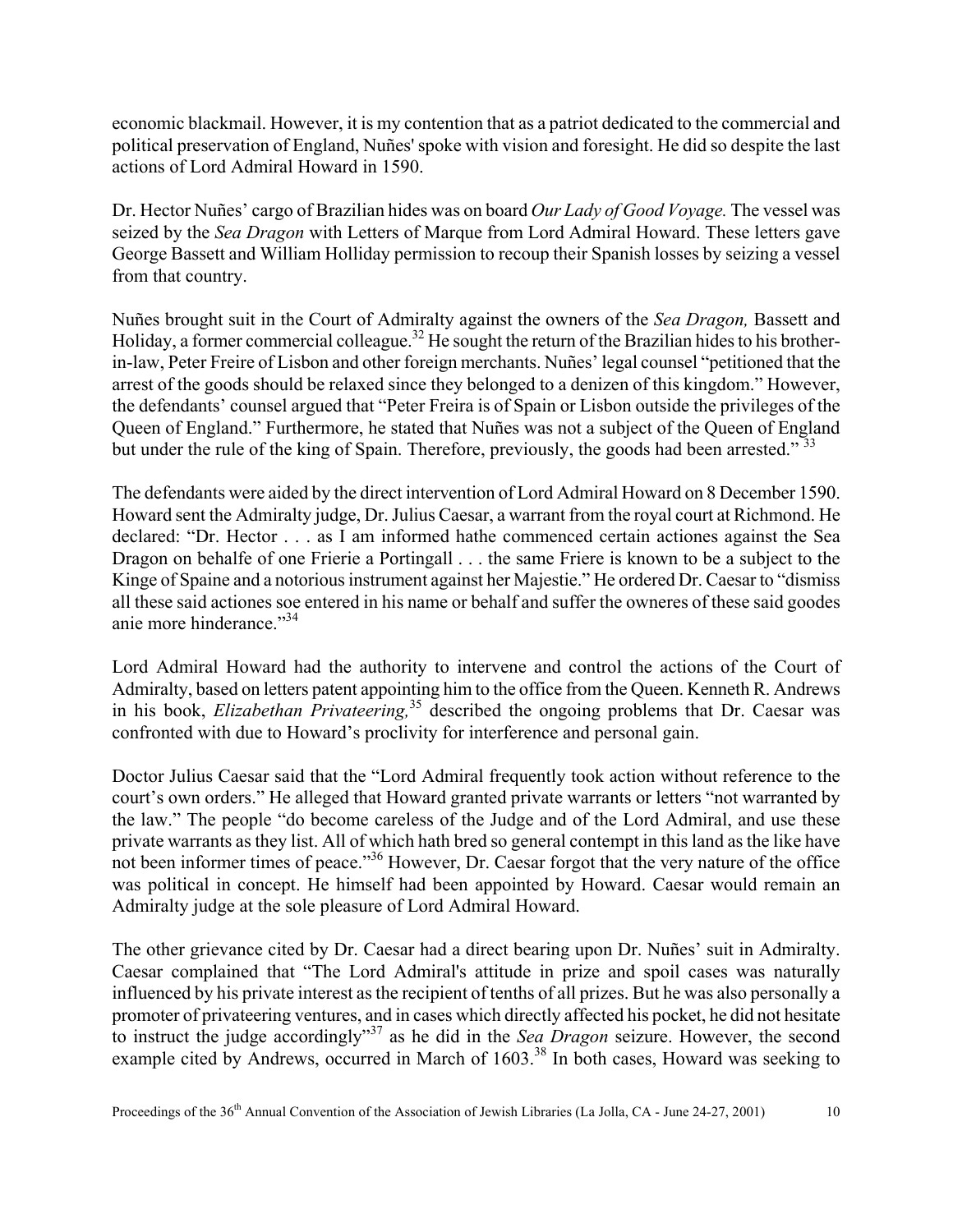guarantee his share of the spoils at the expense of justice. He did so mercilessly and without conscience.

# **Conclusion**

Dr. Hector Nuñes and his brothers-in-law, Bernal Luis and Peter Freire, and a kinsman, Geronimo Pardo, devoted their energy to the preservation of England. Surviving official records do not indicate any direct monetary payments for their intelligence efforts. However, Nuñes did receive export licenses from Burghley despite ongoing embargoes with Spain.<sup>39</sup> In 1569 and 1586, the London commercial establishment petitioned the Privy Council to issue licenses to Nuñes family, despite embargoes with Spain. They were quite appreciative for past efforts of aid to their goods and persons in the Peninsula.<sup>40</sup> Notwithstanding, the merchants' efforts before the Privy Council could not ensure the family's physical well being in the IberianPeninsula.

As previously mentioned, Pedro Santa Cruz and Francisco Valverde, Spanish prisoners of war in England, sent a letter to Bernadino Mendoza, ambassador to France, on 27 February 1588. They described in detail how intelligence data was sent by Bernal Luis in Madrid and Geronimo Pardo, to Dr. Nuñes in London. In addition, Santa Cruz gave a sworn deposition to Magistrate Valladares Sarmiento on 4 July 1588. Pedro Santa Cruz accused Nuñes, Pardo, and other family members of "carrying on correspondence with persons in Portugal, Flanders, and elsewhere to the injury of Spain." $41$ 

A devastating letter and deposition by Pedro Santa Cruz, it caused immediate detention and possible imprisonment of Peter Freire, Nuñes' brother-in-law, residing in Lisbon. He was not able to travel to London anymore. Yet his patriotic zeal and determination did not waiver. Freire sent Dr. Nuñes information on a planned second Armada and warnings that Spain planned a possible troop invasion of Ireland. Second, although allegedly, there was no physical harm to Geronimo Pardo, a Nuñes kinsman, his name disappeared from English official records after 1588. Finally, the Santa Cruz letter did not have any impact upon Bernal Luis, Nuñes' brother-in-law. He had already disappeared earlier into the >bowels' of Philip II's palace in Madrid in 1587.

Bernal Luis had travelled to Philip II's palace in January of 1587, in order to gain the release of the *Red Lion of London,* her mariners and cargo.<sup>42</sup> The vessel had been seized by Portugese authorities based on their suspicion that its owners were English. The vessel, her cargo, and sailors, were released through the intervention of Nuñes friends in Spain. However, Bernal Luis did not return with the vessel. Official Spanish records have not cleared up the mystery surrounding the alleged disappearance of Luis. Furthermore, conflicting testimony from London merchants, indicate that he either died within six months of arrival in Madrid or was allowed to languish in captivity indefinitely. There is no conclusive confirmation of Bernal Luis' death.

In an even more personal way, Dr. Hector Nuñes' contributions to the preservation of England did not ensure protection and aid for his widow, Leonor Nuñes after his death on 10, September 1591. Mrs. Nuñes a Portuguese alien, neither possessed knowledge of the English language nor understood common law. Such knowledge would have been enormously helpful in confronting a legal suit filed in the Court of Chancery, in 1591, by Mrs. Mary May, widow of Richard May, a prominent London